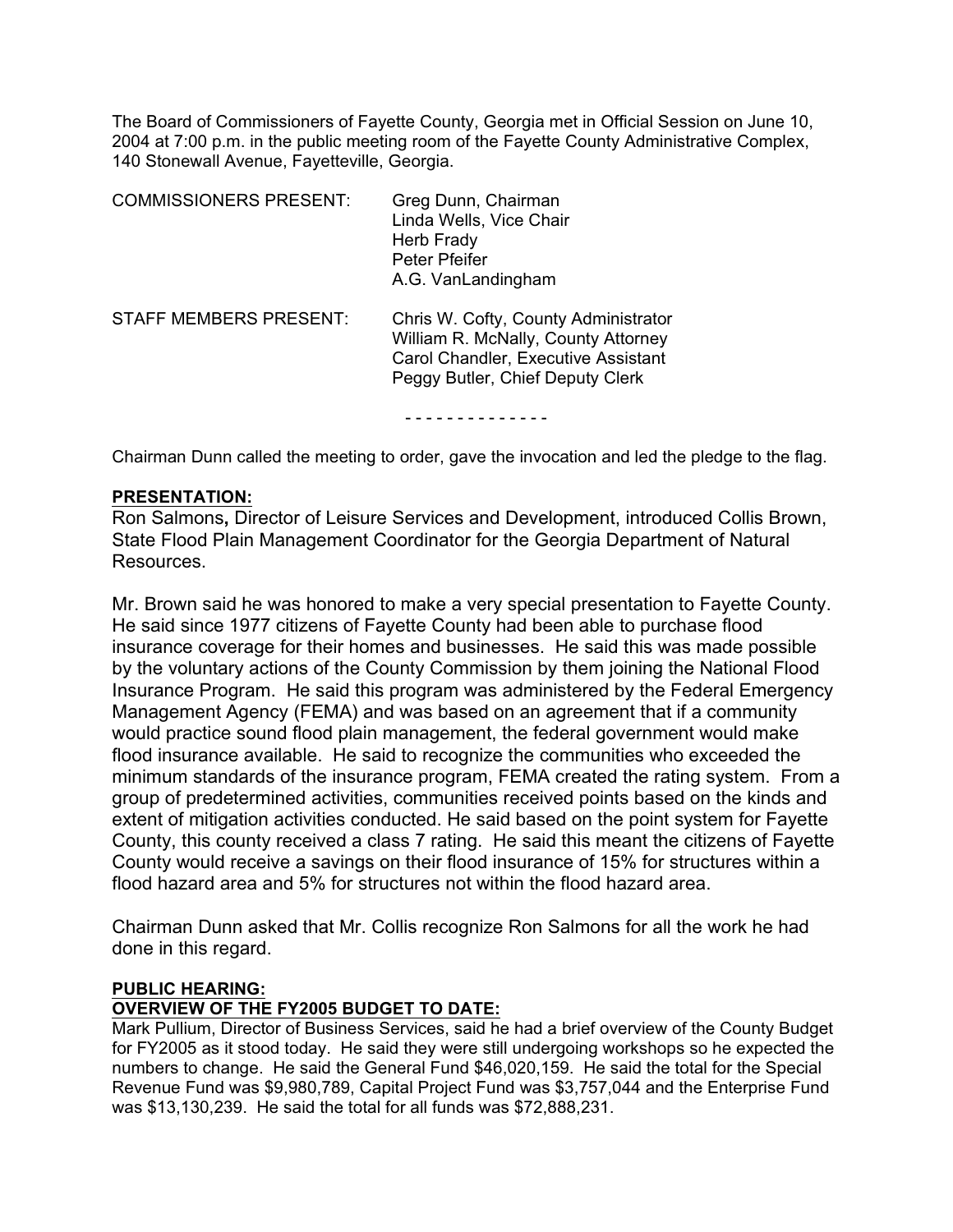**Minutes June 10, 2004 Page 2**

Chairman Dunn asked if there was anyone in the audience who wished to comment on the budget as presented this evening. He said the numbers would change but not drastically at this point. No one spoke.

He said the official budget would be presented June 24, 2004 at the Board of Commissioners' Meeting.

### **NEW BUSINESS:**

### **ANNEXATION REQUEST FROM FAYETTEVILLE:**

Consideration of request from Fayetteville to consider the proposed annexation of the .52 acre site of the Kwickie/Flash Foods convenience store located at the intersection of Highway 54 West and Gingercake Road.

Motion was made by Commissioner VanLandingham, seconded by Commissioner Frady, not to oppose the annexation of the .52-acre site as requested by Fayetteville. A copy of the annexation application, identified as "Attachment No. 1", follows these minutes and is made an official part hereof.

Chairman Dunn said this annexation made a lot of sense. He said this annexation would have the exact same result whether it stayed in the County or the City. He said the people had asked for this so that they could get sewer and expand their operation. He said there was not a legitimate land use objection.

Motion carried 5-0.

**CONSENT AGENDA:** Motion was made by Commissioner Wells, seconded by Commissioner VanLandingham, to approve the consent agenda as presented. Motion carried 5.-0.

**AUTHORIZATION AGREEMENT WITH THE GEORGIA ENVIRONMENTAL FACILITIES**

**AUTHORITY:** Approval to authorize the Chairman to execute the Authorization Agreement with the Georgia Environmental Facilities Authority (GEFA) which would allow the County to make its loan payments electronically.A copy of the Resolution and Agreement, identified as "Attachment No. 2 ", follows these minutes and is made an official part hereof.

# **INCREASE IN REVENUES AND EXPENDITURES OF THE RECREATION**

**DEPARTMENT:** Approval to increase revenues and the associated expenditures by \$45,000 for the Self Sustaining Services offered by the Recreation Department.

**INTERGOVERNMENTAL STREET RESURFACING AGREEMENT:** Approval of intergovernmental Street Resurfacing Agreement with Fayetteville for the resurfacing of specified city streets. A copy of the Agreement, identified as "Attachment No. 3", follows these minutes and is made an official part hereof.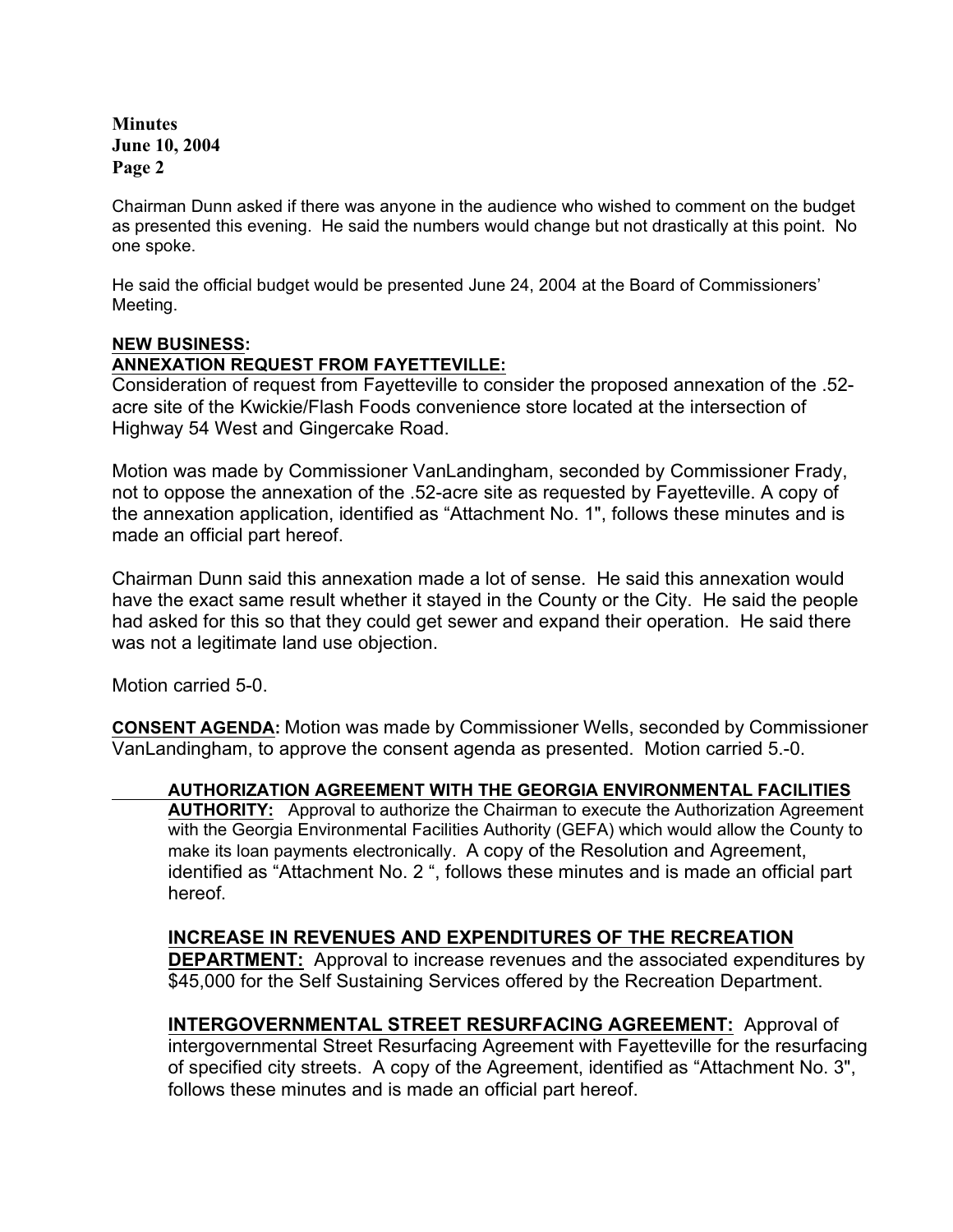**Minutes June 10, 2004 Page 3**

# **PUBLIC COMMENT:**

Members of the public are allowed up to five minutes each to address the Board on issues of concern other than those items which are on this evening's agenda.

There was no public comment

## **STAFF REPORTS:**

**CHRIS COFTY:** County Administrator, Chris Cofty, stated he had an item he wanted the Board to vote on this evening if possible. He said several months ago a septic tank failed at the soccer fields at McCurry Park. He said in addition there had been septic failures at the Public Works facility. He said all of the ground out there was fill dirt. He said they had to hire an engineer out of MdDonough, McElwaney and Associates to do a study of that area. He said he did locate a piece of ground up near the football fields that an adequate fill line could be installed to serve both facilities. He said it would require running approximately 5,000 feet of pipe to that area. Mr. Cofty said he was concerned about the length of pipe, but was assured that since they would only be pumping water and the line would be sufficient. He said the work was put out for bid and they received three bids. He said the low bidder was Environmental Wastewater Specialists, Inc. He said the bid amount was \$74,103 to repair the septic lines. He said the high bid received was \$179,000 and the mid bid was \$106,000. He said he was asking the Board to approve the bid this evening so that they proceed in the repairs. He said this was also a health issue. He said additionally the County was going to do the piping because we could do it at a significantly lower cost than hiring a contractor. He said the materials for that would be \$10,134.28. He said he would like to also get approval for this purchase.

Motion was made by Commissioner VanLandingham, seconded by Commissioner Wells, to approve the low bidder Environmental Wastewater Specialists, to do the septic repair work, and the purchase of the piping materials for a total cost of \$84,237.28. Motion carried 5-0. A copy of the cost breakdown, identified as "Attachment No. 4", follows these minutes and is made an official part hereof.

**ATTORNEY MCNALLY:** Attorney McNally requested an Executive Session to discuss six legal items.

**CHAIRMAN DUNN:** Chairman Dunn called attention to a typo in the *Fayette Daily News* regarding the article "Peachtree City Sells Wetlands to Fayette County". He said the article stated the County paid \$170,000 for 2.4 acres and it should have read \$170,000 for 94 acres.

**EXECUTIVE SESSION:** Motion was made by Commissioner Wells, seconded by Commissioner Frady, to adjourn to Executive Session to discuss six legal items. Motion carried 5-0.